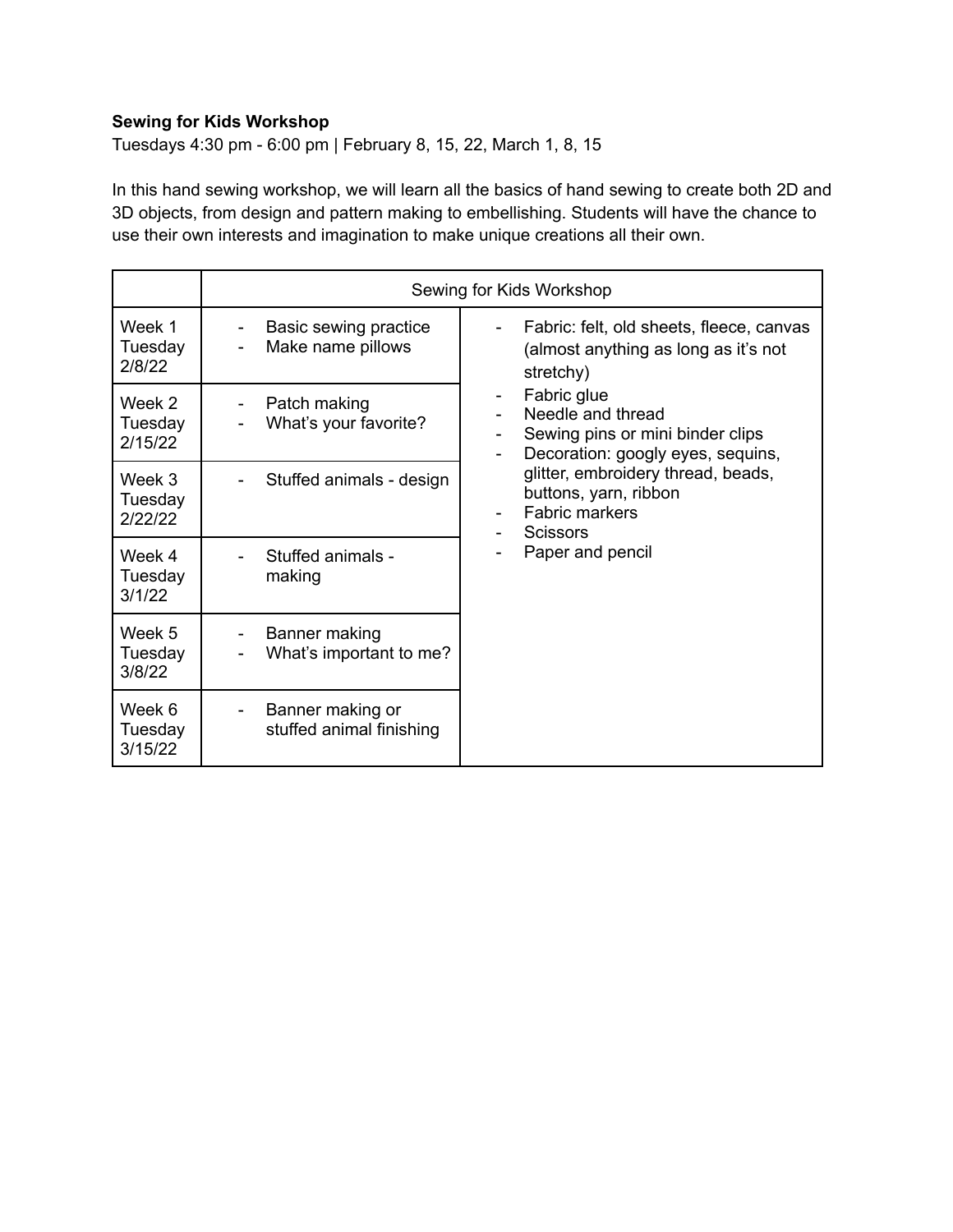## **Fabric Tie-Dying Workshop**

Tuesdays 6:30 pm - 9:30 pm | February 8, 15, 22, March 1, 8, 15

Learn the basics of getting color onto fabric, and then some! We will learn what chemicals you need for dyeing, how the process works, and what techniques can be used to manipulate the fabric and colors to get a wide variety of outcomes. Each class will focus on a different technique, with time to continue experimenting as we go.

|                              | Tie Dye Workshop                                                         |                                                                                                                                                                                                                                                                                     |
|------------------------------|--------------------------------------------------------------------------|-------------------------------------------------------------------------------------------------------------------------------------------------------------------------------------------------------------------------------------------------------------------------------------|
| Week 1<br>Tuesday<br>2/8/22  | Introductions<br>Start a low<br>$\overline{a}$<br>water slow<br>dye bath | Dye and chemicals<br>$~1$ gallon containers<br>Fabric - 100% cotton or linen<br>PPE (aprons, gloves, masks, towels)                                                                                                                                                                 |
| Week 2<br>Tuesday<br>2/15/22 | Ice dye                                                                  | Dye and chemicals<br>~5 gallon buckets<br>Fabric - 100% cotton or linen<br>PPE (aprons, gloves, masks, towels)<br>Ice / snow                                                                                                                                                        |
| Week 3<br>Tuesday<br>2/22/22 | Wooden<br>$\blacksquare$<br>resist,<br>shibori,<br>arashi                | Dye and chemicals<br>~5 gallon buckets<br>Fabric - 100% cotton or linen<br>PPE (aprons, gloves, masks, towels)<br>Blocks of wood, clamps<br>1-2' sections of PVC pipe (various diameters), string<br>Rubber bands, random objects (rocks, marbles, etc)                             |
| Week 4<br>Tuesday<br>3/1/22  | Wooden<br>resist,<br>shibori,<br>arashi                                  | Dye and chemicals<br>~5 gallon buckets<br>Fabric - 100% cotton or linen<br>PPE (aprons, gloves, masks, towels)<br>Blocks of wood, clamps<br>1-2' sections of PVC pipe (various diameters), string<br>Rubber bands, random objects (rocks, marbles, etc)<br>$\overline{\phantom{0}}$ |
| Week 5<br>Tuesday<br>3/8/22  | Dye painting                                                             | Dye and chemicals<br>$\overline{\phantom{a}}$<br>Fabric - 100% cotton, linen, silk<br>PPE (aprons, gloves, masks, towels)<br>Big plastic bags or sheets of plastic<br>Masking tape<br>Paint brushes, old frames, thumbtacks                                                         |
| Week 6<br>Tuesday<br>3/15/22 | <b>Choose Your</b><br>Own<br>Adventure!                                  |                                                                                                                                                                                                                                                                                     |